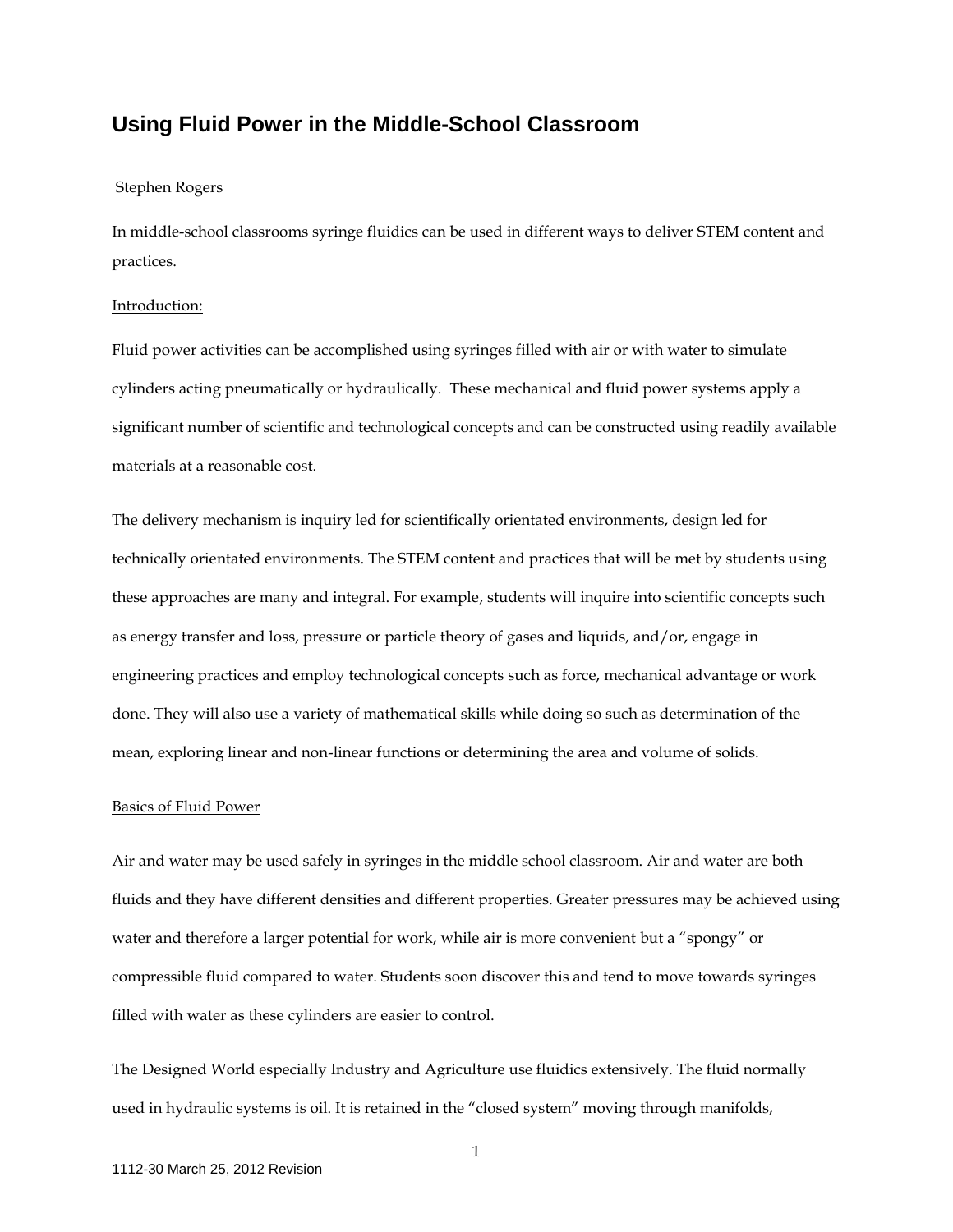controlled valves and actuating cylinders that vary in size according to their purpose. Compare, for example, micro cylinders used in the finger joints of a robotic hand with the macro cylinders seen on huge construction machinery. Pneumatic systems, on the other hand, tend to be "open" and a good deal noisier than their hydraulic counterparts. Their reservoir of air is the atmosphere. An example of a full scale pneumatic manufacturing system at the LEGO® factory in Billund, Denmark was available twentyfive years ago. Pneumatic power took grains of colored plastic and transformed into those small and familiar figures at the other end of the line!

#### Oriented towards Science:

One way to deliver STEM content and practice that is more "scientific" in nature is to use a rig that holds different sizes of cylinders in place while subjected to different forces. In other words, this would be a device to hold a syringe upright while a mass is applied to its plunger. An interesting and technological diversion at this point is to have the students design the rig! In this case the engineering criteria would include the need to hold cylinders of different cross-sectional areas and volumes upright – say 10cc, 20cc, 30cc and 60cc – in a structure that would allow a mass of 750 grams to be applied to the plunger. (In case you don't feel inclined to make these, such rigs are commercially available.)

The scientific content is organised within "Physical Science" core ideas such as "Energy", "Matter, and Energy" or "Fluids". Here are some examples of these core ideas:

*A Framework for K-12 Science Education: Practices, Crosscutting Concepts, and Core Ideas (NRC, 2011)*

PS2.A – "Any two interacting objects exert forces of equal magnitude on each other in opposite directions (Newton's third law). The motion of an object is determined by the sum of the forces acting on it; if the total force on the object is not zero, its motion will change.

PS3.B – "When the motion energy of an object changes, there is inevitably some other change in energy at the same time. For example, to make an object start moving or to keep it moving when friction forces transfer energy away from it energy must be provided … "

PS3.C – "When two objects interact, each one exerts a force on the other and these forces can transfer energy between them."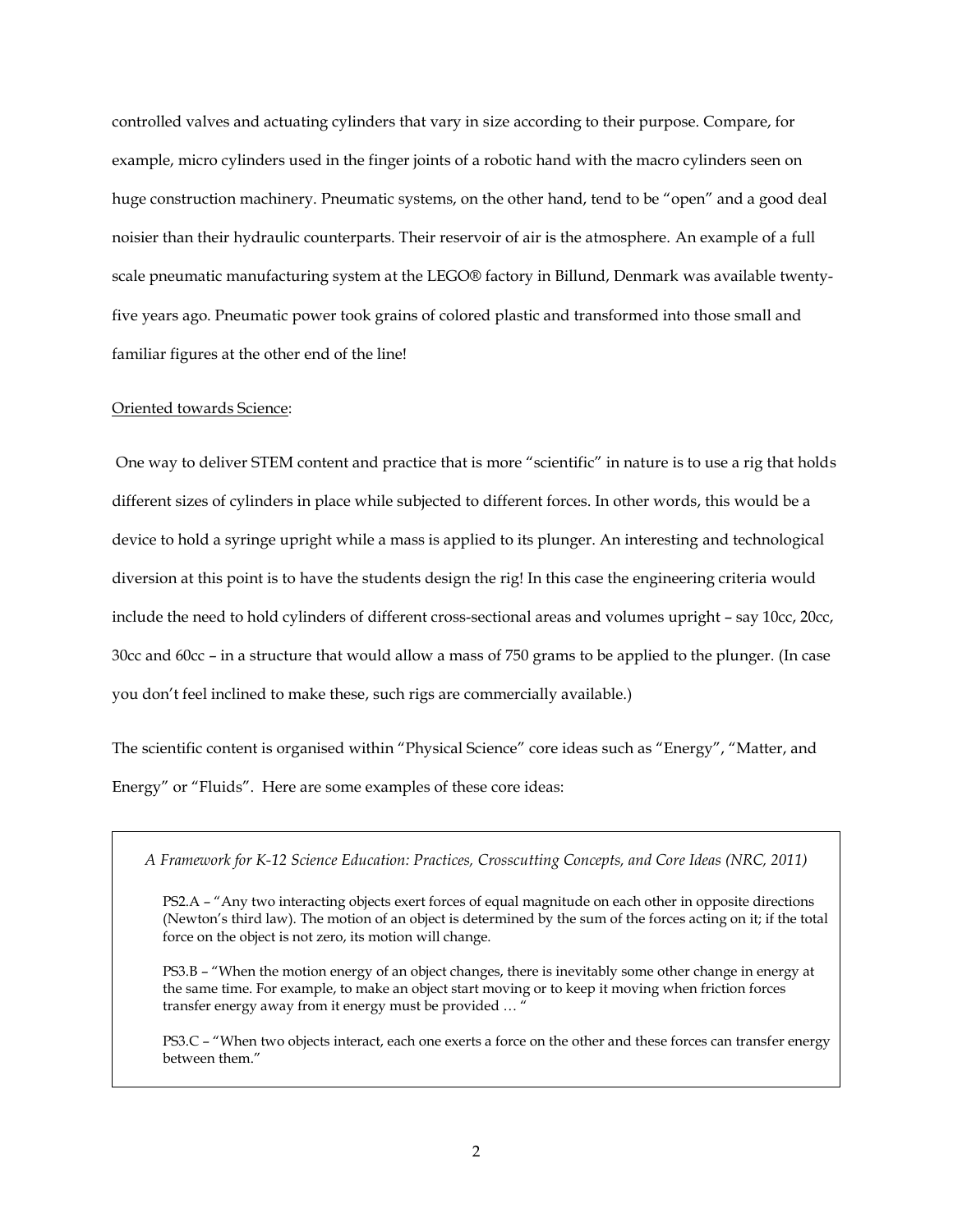## *Benchmarks for Science Literacy (AAAS, 1993)*

4E/M4 – "Energy appears in different forms and can be transformed within a system."

The detailed science content covered while investigating fluid power using the rigs I designed includes: investigation of frictional forces inherent in the rig system, inquiring into the relationship between the load required to overcome frictional resistance and the cross sectional area of different sized syringes, investigation of forces in the system when the driving and driven cylinders are the same size and different sizes, calculating pressure (Pa) in system using force measured in N and area measured in m², exploring Pascal's Principle, using water instead of air as the medium in the syringes, investigating the work done in different systems and, investigating mechanical advantage and mechanical efficiency by using two rigs as a hydraulic jack system.

The mathematical content includes calculation of the internal circumference and cross-sectional area of different sized syringes, calculation of the mean of different readings, deduction of linear  $y = mx + c$ relationships and operating with imperial and metric units and exponential notations.

A good number of mathematics standards included the following, applicable to students in grades 6 to 8:

*Principles and Standards for School Mathematics – Standards For Grades 6-8 (NCTM, 2000)*

Number and Operations Standard **-** develop an understanding of large numbers and recognize and appropriately use exponential, scientific, and calculator notation;

Algebra Standard **–** identify functions as linear or nonlinear and contrast their properties using tables, graphs, or equations;

Measurement Standard **–**develop strategies to determine the surface area and volume of selected prisms, pyramids, and cylinders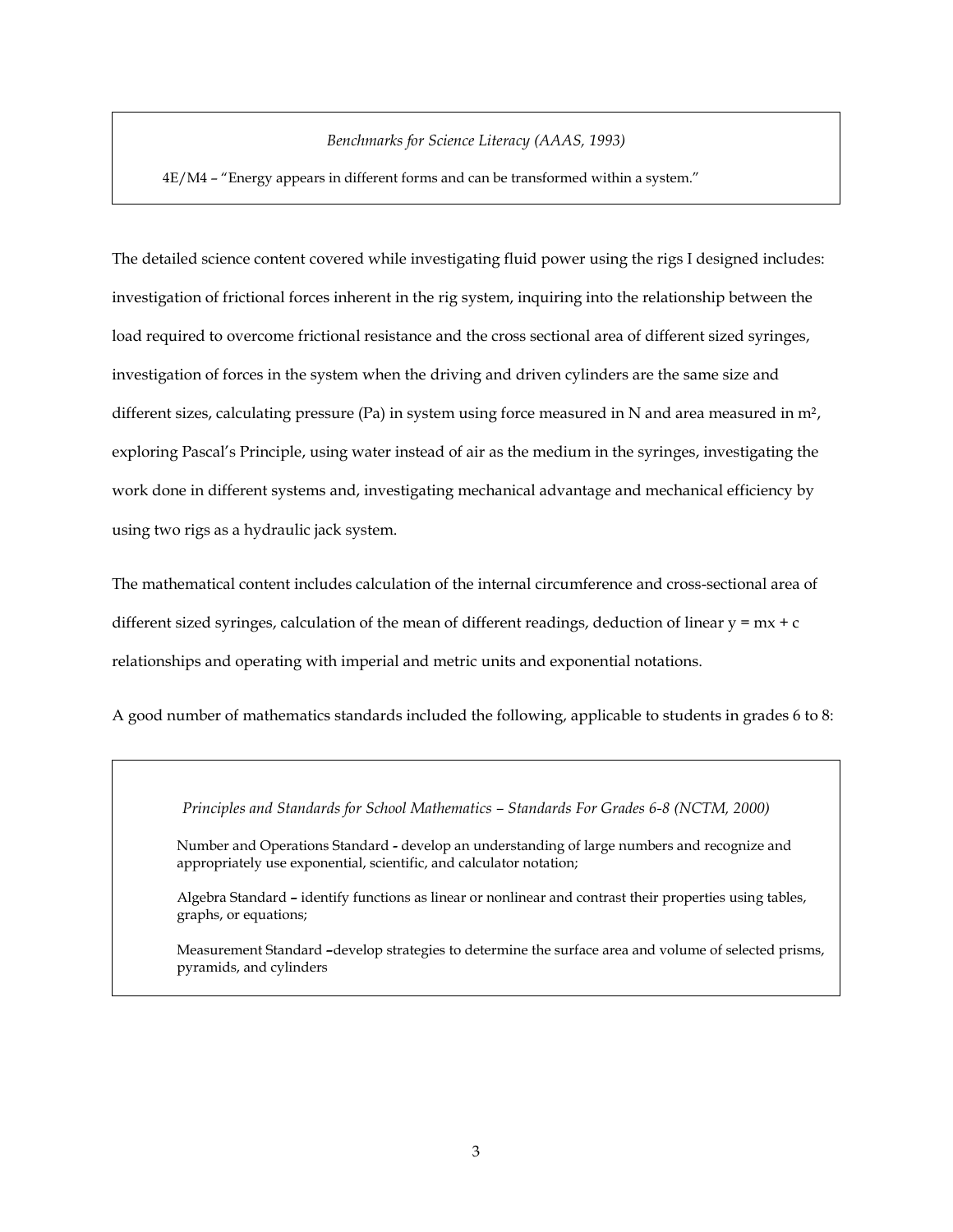#### Engineering Design and Technological Systems:

Another way of bringing fluidics into the classroom is to introduce the students to a variety of pneumatically driven systems, or sub-systems using the concept of a pneumatic arm. The three essential movements required for any arm are rotation from side to side, movement up and down and a "grabber" or claw arrangement. This route would be favored by a classroom whose focus was not on scientific content and practices but on engineering design and technological systems.

The exploration of the sub-systems of a robotic arm and the design and manufacture of a system to undertake a specific design task involve a large number of standards for technological literacy for middle school grades:

#### *Standards For Technological Literacy (ITEA/ITEEA, 2007)*

Standard 2: Students will develop an understanding of the core concepts of technology –

2-V. Controls are mechanisms or particular steps that people perform using information about the system that causes systems to change.

Standard 8: Students will develop an understanding of the attributes of design –

8-G. Requirements for design are made up of criteria and constraints.

Standard 9: Students will develop an understanding of engineering design –

9-H. Modeling, testing, evaluating, and modifying are used to transform ideas into practical solutions.

Standard 11. Students will develop the abilities to apply the design process –

11- L. Make a product or system and document the solution.

Standard 16. Students will develop an understanding of and be able to select and use energy and power technologies –

16-G. Power is the rate at which energy is converted from one form to another or transferred from one place to another, or the rate at which work is done.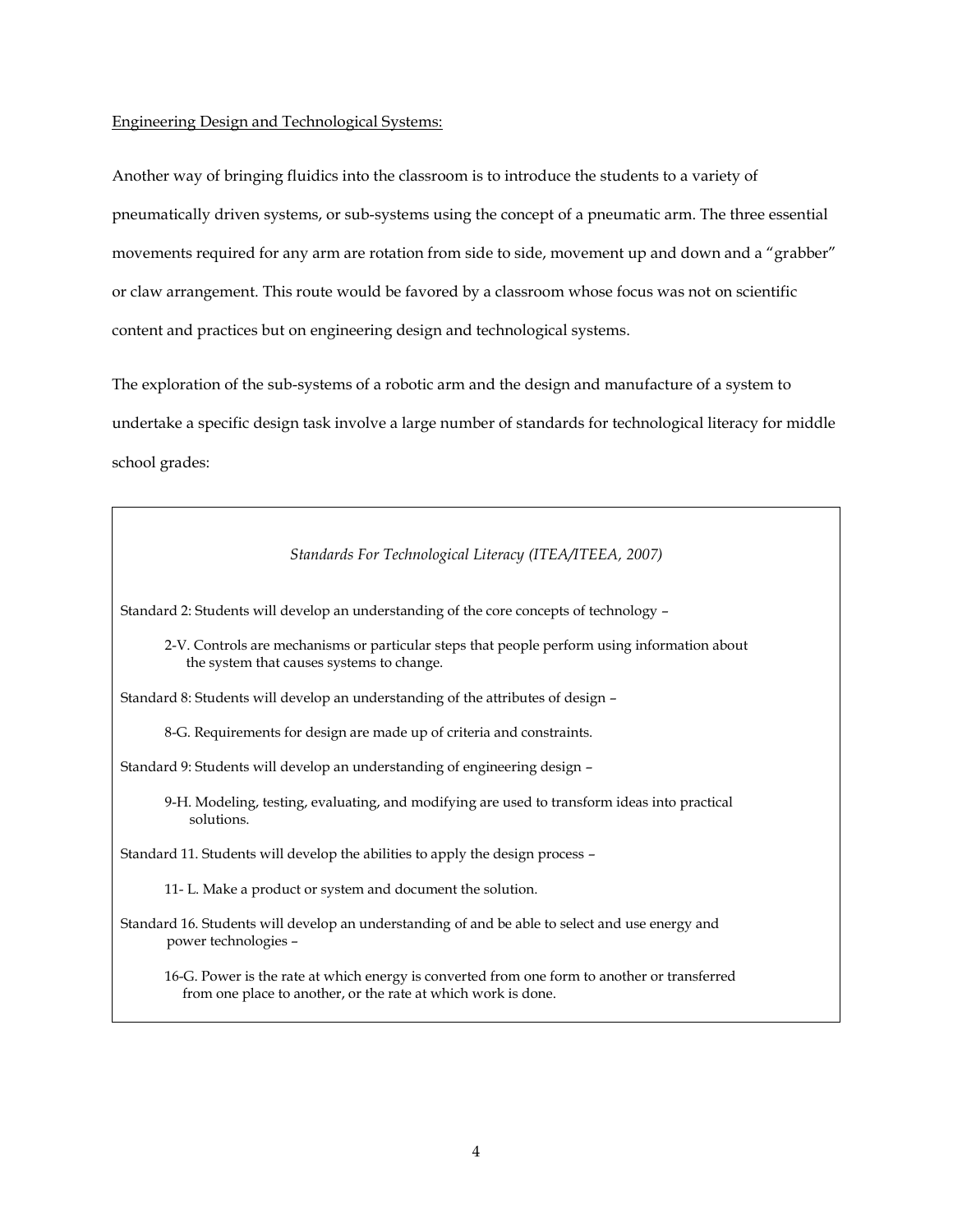Through the NFPA Education and Technology Foundation four "classroom" kits are available at reasonable cost. They are a rotational arm kit, a lifter kit, a rotating base kit and a clamp kit and they are suitable for a small group of students. Wood glue, the recommended adhesive for the structural cardboard gusset system, is not included. Scissors are the only other requirement. Downloadable instructions are available in PowerPoint format and these are easy to follow.

The students built three different kits following the instructions and were able to have working models in an hour (clamp and rotating arm) or two (lifter). The kits demonstrated the three essential movements and prompted discussions about improving the design of each, especially the rotational arm kit, as what was soon discovered was a need for a rotating base upon which a structure could be mounted that would house actuating cylinders. The students did not use the rotating base kit that was also available.

The natural progression from the three kits is a pneumatically driven arm capable of picking up an object and placing it accurately elsewhere. At this point a design problem was introduced to the students - a device to pick up an object and place it accurately on one of two shelves – a problem scenario downloaded from the NFPA website. The criteria the model should meet were determined and the students set about the challenge. It is important to note that no one group ended up with a design that was the exactly the same as another.

*A Framework for K-12 Science Education: Practices, Crosscutting Concepts, and Core Ideas (NRC, 2011)* ETS1.A: "The more precisely a design task's criteria and constraints can be defined, the more likely it is that the designed solution will be successful. Specification of constraints includes consideration of scientific principles and other relevant knowledge that are likely to limit possible solutions." ETS1.B: "A solution needs to be tested, and then modified on the basis of the test results, in order to improve it. There are systematic processes for evaluating solutions with respect to how well they meet the criteria and constraints of a problem. Sometimes parts of different solutions can be combined to create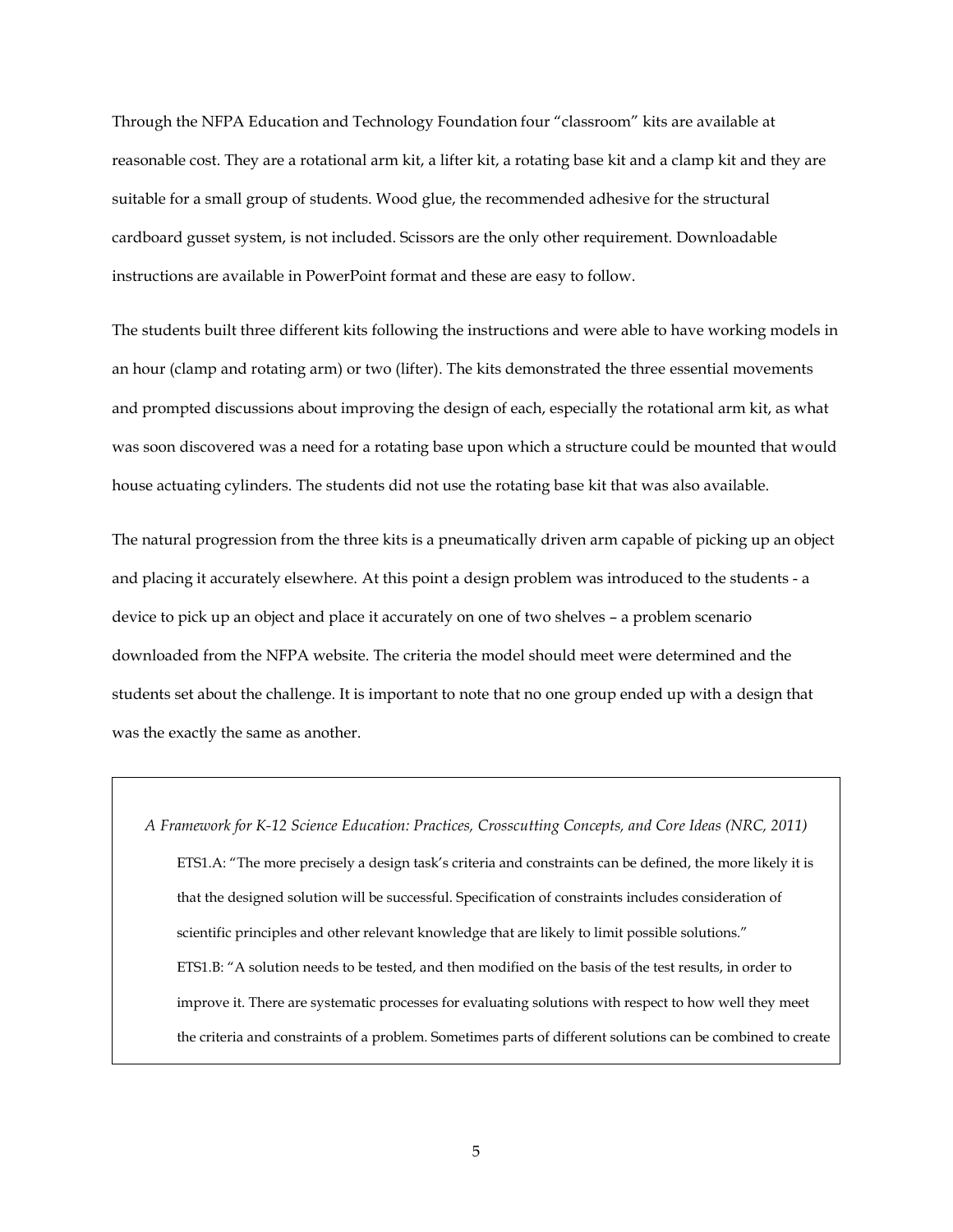a solution that is better than any of its predecessors. In any case, it is important to be able to communicate

and explain solutions to others."



#### STEM content and practices:

The two approaches to introducing fluidics into a middle school classroom cited above support and complement each other. Both approaches are available, according to the circumstances within a school, ideally by a science teacher (who might cover technological science) or a technology teacher (who might also teach physical science). However, many middle school teachers, these days, are responsible for teaching more than one subject area while some middle schools have a science specialist or technology specialist responsible for teaching all students in a particular grade or all the middle school grades.

Whatever the environment there is a great opportunity to dialogue and discover more about the implementation of STEM practices. What is the common content and what are the common practices in the STEM subject areas? In other words, what knowledge, concepts and skills are delivered by each of the STEM subjects? These are the questions of current interest and a good deal of support is becoming available, for example in *"A Framework for K-12 Science Education" (NRC, 2011, BOX ES.1)*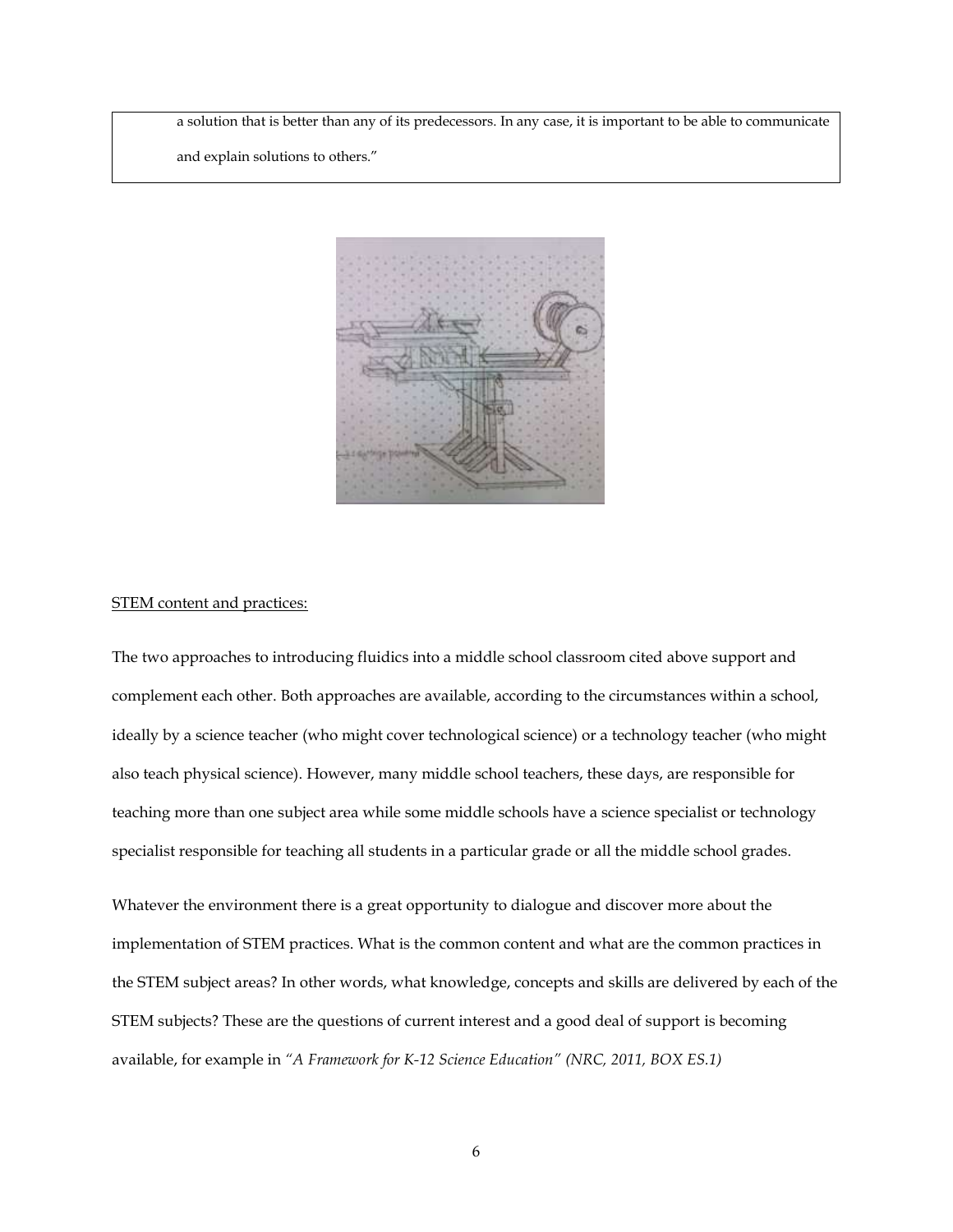#### The Fluid Power Challenge:

The NFPA Education and Technology Foundation is a 501 (c) (3) tax-exempt charitable organization that supports educational programs and research in fluid power. On its website teachers can find details of Fluid Power Challenges – a culminating activities that may be "run" in-house or on a larger scale between schools in the same school district or different school districts.

Every year the Foundation posts a different Fluid Power Challenge for middle-school students in teams of four. They encourage mixed teams of boys and girls although the winners of one of the local events organised in 2011 was an all-girls team. They provide details of how to organise a Challenge and comprehensive support for organisers and facilitators.

A school can download the Challenge and use it in-house. The format the NFPA uses for the larger local challenges is a Workshop day followed, some weeks later, by the Challenge day. For a classroom that has been engaged in either or both of the approaches above, the Challenge would provide a good culminating activity for the students especially the requirement to produce a design portfolio from which a "final" device was built a week after the Challenge was introduced.

In their larger local format, students attend a Workshop day where they are introduced to the techniques of building pneumatic devices powered by syringes and the method of construction using wooden pieces and cardboard gussets as well a safety procedures e.g. wearing safety glasses when cutting and drilling. They are introduced to industrial applications of fluidics (a downloadable video) and converse with members of the NFPA who work in the industry and have given their encouragement to the project and with faculty members who are hosting the event. They are also introduced to the Challenge they will face on the Challenge day.

Between the Workshop day and the Challenge day they take away the models they have made and a kit of tools and materials. They must use the resources in the kit to investigate possible solutions to the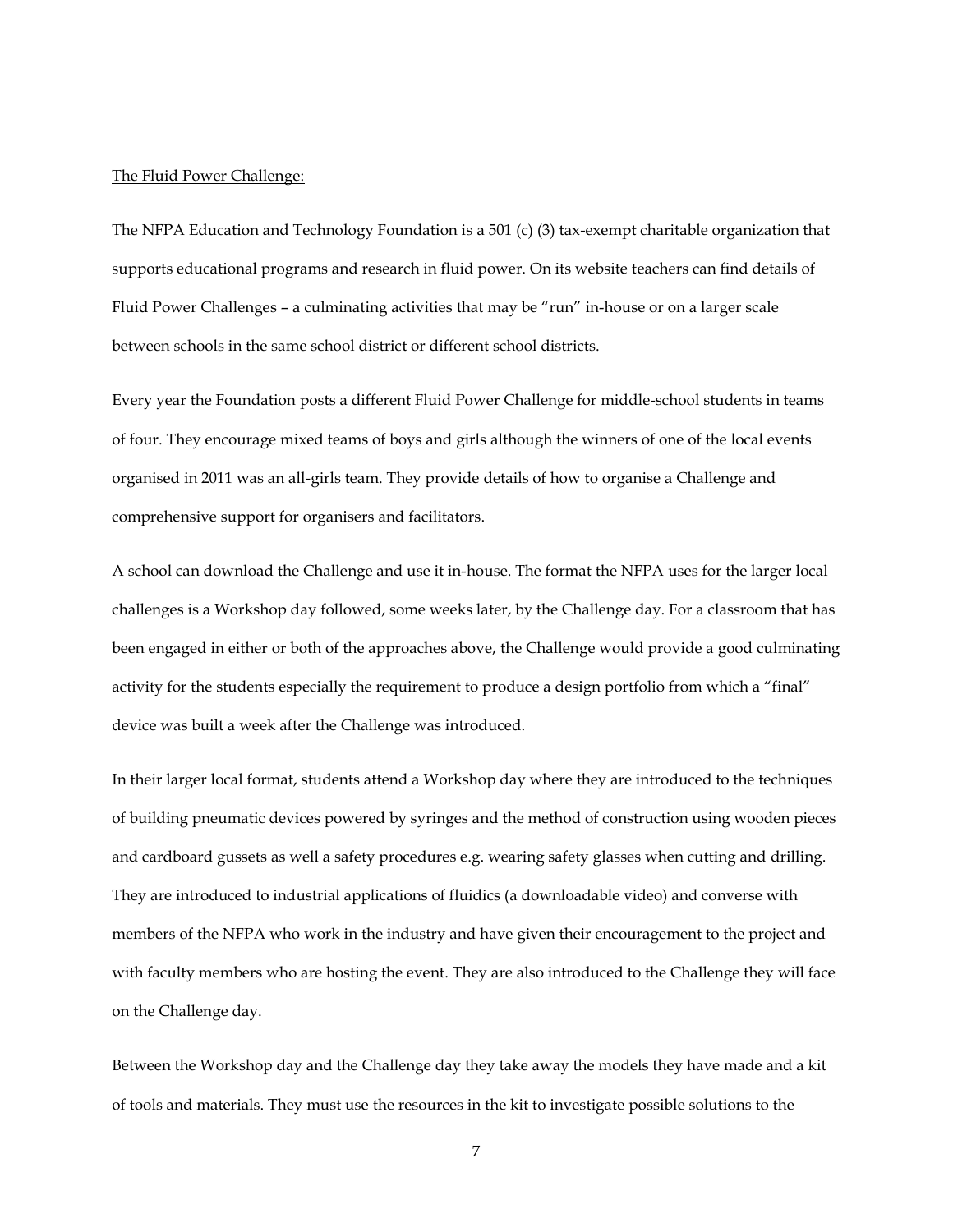Challenge and document their work in a portfolio. On the Challenge day, three or four weeks later, they return to the venue with only their portfolio and their tool kit. At the event they use the same set of materials they took to their schools after the workshop and the design work in their portfolio to build their device to meet the Challenge. They have 3 – 4 hours to build, test and adjust their device.



The overall evaluation is comprehensive including teamwork skills, the design and the performance of

their finished device and their portfolio, the latter constituting 35% of their overall score:

|                                                                                                             | <b>Part A: PORTFOLIO</b>                                                                                                                           |                                                                                                                                                       |                                                                                                                       |  |
|-------------------------------------------------------------------------------------------------------------|----------------------------------------------------------------------------------------------------------------------------------------------------|-------------------------------------------------------------------------------------------------------------------------------------------------------|-----------------------------------------------------------------------------------------------------------------------|--|
| <b>Evaluation criteria</b>                                                                                  | 5                                                                                                                                                  | 3                                                                                                                                                     |                                                                                                                       |  |
| Co-operation of team<br>members in production of<br>portfolio & planned<br>production of their device       | All team members participated<br>in a material way and were<br>familiar with portfolio contents<br>and all offered answers to<br>questions         | Most team members<br>participated but one or two were<br>not very familiar with portfolio<br>contents                                                 | Portfolio was done completely<br>by one student; other team<br>members not at all familiar with<br>portfolio contents |  |
| At least two sketches and an<br>isometric drawing of a small<br>portion of a device properly<br>dimensioned | Two detailed sketches and an<br>isometric drawing properly<br>dimensioned and of high<br>quality                                                   | Two sketches and an isometric<br>drawing of fair quality with<br>some correct dimensioning                                                            | One or two low-quality sketches<br>and no isometric drawing                                                           |  |
| An orthographic drawing<br>showing dimensions and<br>construction notes                                     | The orthographic drawing<br>shows front, side and plan<br>views and is set out so the<br>scaled dimensions relate to the<br>views                  | Three orthographic drawings<br>are presented showing front,<br>side and plans views using an<br>inconsistent scale                                    | Only one of three orthographic<br>drawings are available                                                              |  |
| A list of materials including<br>consideration of alternatives                                              | A comprehensive list of<br>materials is provided, including<br>dimensions and alternative<br>materials are discussed that are<br>"outside the box" | An incomplete list of materials<br>is provided without dimensions<br>and alternative materials are<br>discussed that are much the<br>same as provided | No list of materials or<br>alternatives are provided                                                                  |  |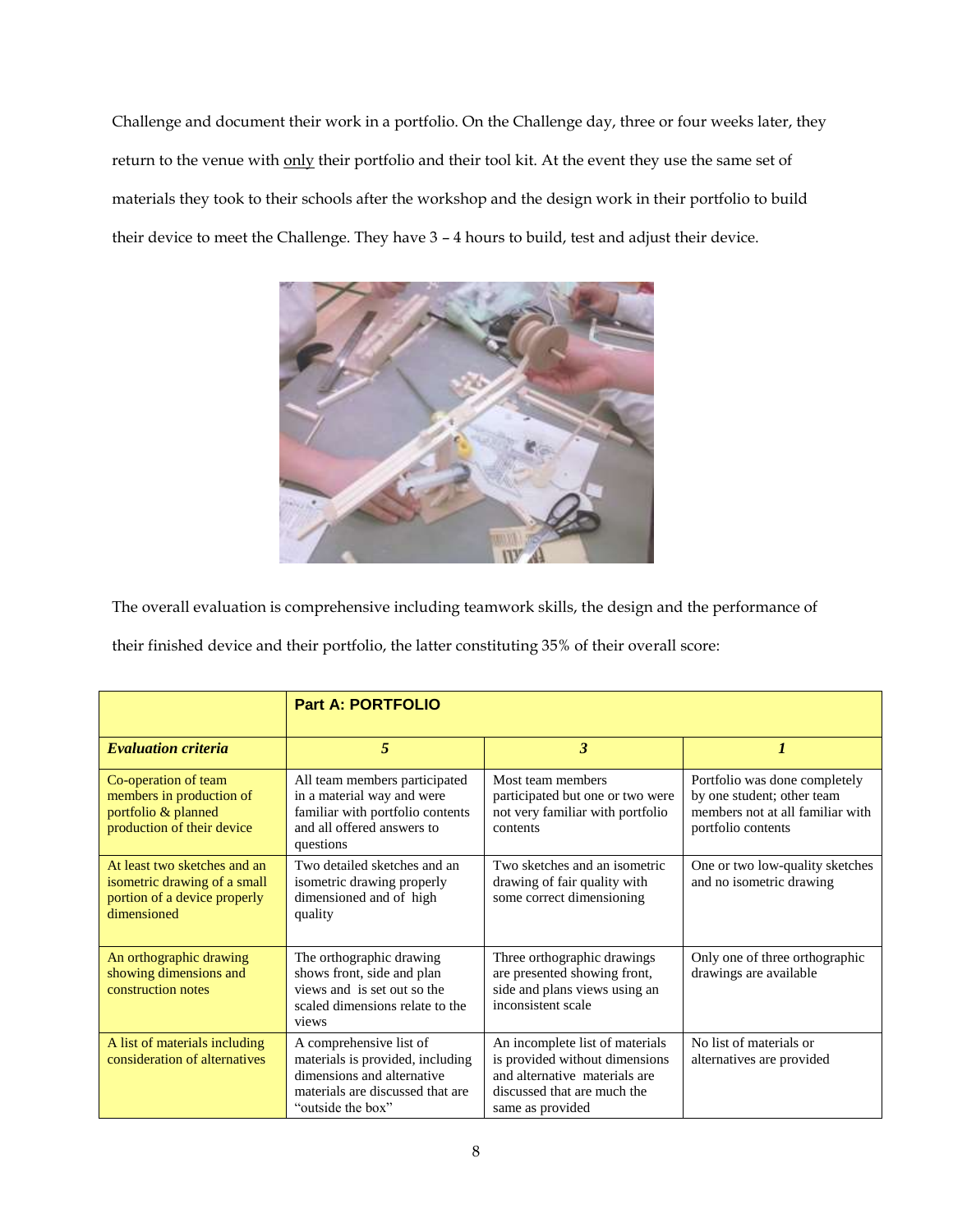| Description of the use of the<br>principles of structural<br>strength and stability | Uses 5 terms from the following<br>sets: force or load or<br>compression or tension;<br>symmetry or triangulation;<br>center of gravity or balance and<br>counterbalance; support beams<br>or struts; gusset or joining<br>methods; aesthetics | Uses 3 terms from the following<br>sets: force or load or<br>compression or tension;<br>symmetry or triangulation;<br>center of gravity or balance and<br>counterbalance; support beams<br>or struts; gusset or joining<br>methods; aesthetics | Uses 1 term from the following<br>sets: force or load or<br>compression or tension;<br>symmetry or triangulation;<br>center of gravity or balance and<br>counterbalance; support beams<br>or struts; gusset or joining<br>methods; aesthetics |  |
|-------------------------------------------------------------------------------------|------------------------------------------------------------------------------------------------------------------------------------------------------------------------------------------------------------------------------------------------|------------------------------------------------------------------------------------------------------------------------------------------------------------------------------------------------------------------------------------------------|-----------------------------------------------------------------------------------------------------------------------------------------------------------------------------------------------------------------------------------------------|--|
| <b>Explanation of the placement</b><br>of fluid systems                             | Uses 5 terms from the following<br>sets: pneumatic and hydraulic;<br>system or input and output;<br>density or particle theory;<br>pressure or Pascal's principle;<br>lever or pivot; friction; work<br>done or mechanical advantage           | Uses 3 terms from the following<br>sets: pneumatic and hydraulic;<br>system or input and output;<br>density or particle theory;<br>pressure or Pascal's principle;<br>lever or pivot; friction; work<br>done or mechanical advantage           | Uses 1 term from the following<br>sets: pneumatic and hydraulic;<br>system or input and output;<br>density or particle theory;<br>pressure or Pascal's principle;<br>lever or pivot; friction; work<br>done or mechanical advantage           |  |
| Evaluation of a prototype<br>including conclusions from<br>making it                | A good description of two<br>prototypes and thorough<br>documentation of lessons<br>learned including reasons for<br>choosing one of the prototypes                                                                                            | A fair description of a prototype<br>and poor documentation of<br>lessons learned                                                                                                                                                              | No mention of prototype or<br>conclusions                                                                                                                                                                                                     |  |
|                                                                                     | <b>Part B: TEAMWORK SKILLS</b>                                                                                                                                                                                                                 |                                                                                                                                                                                                                                                |                                                                                                                                                                                                                                               |  |
| <b>Evaluation criteria</b>                                                          | 5                                                                                                                                                                                                                                              | $\boldsymbol{\beta}$                                                                                                                                                                                                                           | $\boldsymbol{l}$                                                                                                                                                                                                                              |  |
|                                                                                     |                                                                                                                                                                                                                                                |                                                                                                                                                                                                                                                |                                                                                                                                                                                                                                               |  |
| Members of the group work<br>independently and co-<br>operatively                   | All team members work co-<br>operatively sharing the<br>workload in a planned way by<br>working in pairs and<br>individually                                                                                                                   | 3 team members work co-<br>operatively sharing the<br>workload by working in pairs<br>and individually. One team<br>member participates minimally                                                                                              | 1 team member does most of<br>the work on their own with the<br>remaining members<br>participating minimally                                                                                                                                  |  |
| Safe working practices                                                              | Team members wear safety<br>glasses while cutting and<br>drilling using the appropriate<br>tools safely with material held<br>in a secure way                                                                                                  | Team members wear safety<br>glasses while cutting or drilling<br>using the inappropriate tools<br>with material held in an<br>insecure way                                                                                                     | No team members wears safety<br>glasses while cutting or drilling                                                                                                                                                                             |  |
|                                                                                     | Part C: DEVICE DESIGN AND OPERATION                                                                                                                                                                                                            |                                                                                                                                                                                                                                                |                                                                                                                                                                                                                                               |  |
| <b>Evaluation criteria</b>                                                          | 5                                                                                                                                                                                                                                              | $\mathfrak{z}$                                                                                                                                                                                                                                 | $\boldsymbol{l}$                                                                                                                                                                                                                              |  |
| The system is well<br>constructed                                                   | The system has all parts<br>securely built and attached. The<br>materials involved are used<br>efficiently                                                                                                                                     | The system has most parts<br>securely built and attached.<br>Breakage occurs when force is<br>applied to the fluid subsystems                                                                                                                  | The system has few parts<br>securely built and attached and<br>it does not function                                                                                                                                                           |  |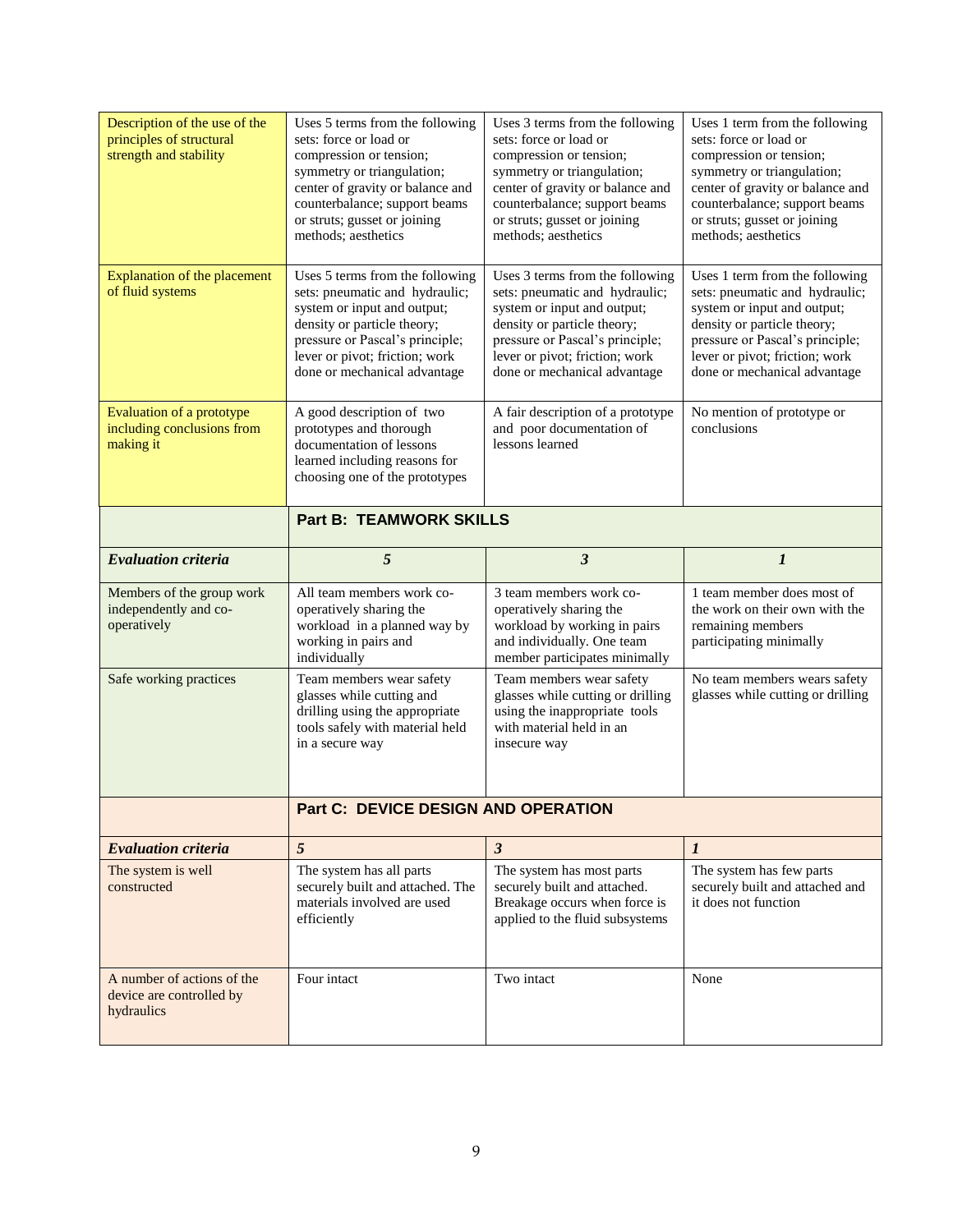| A number of students operate<br>the device without "breakage" | Four (one may give directions)<br>to the other 3) | Two                                             | None                     |  |  |
|---------------------------------------------------------------|---------------------------------------------------|-------------------------------------------------|--------------------------|--|--|
| <b>TOTAL TEAM SCORE:</b>                                      | <b>SUMMATION OF SCORES</b>                        |                                                 |                          |  |  |
|                                                               | Portfolio (35)                                    | Teamwork (10)                                   | Interview Questions (20) |  |  |
|                                                               |                                                   |                                                 |                          |  |  |
|                                                               | Device Design and<br>Operation (15)               | Points accumulated in<br>designated time period |                          |  |  |
|                                                               |                                                   |                                                 |                          |  |  |



Each local event is sponsored by a NFPA member company and this school year over 600 students have been involved. A great deal is achieved at the Foundation's Challenge, summarized in part below:

*A Framework for K-12 Science Education: Practices, Crosscutting Concepts, and Core Ideas (NRC, 2011)* 

Core Idea ETSC1.C - Optimizing the Design Solution: "There are systematic processes for evaluating solutions with respect to how well they meet the criteria and constraints of a problem. Comparing different designs could involve running them through the same kinds of tests and systematically recording the results to determine which design performs best. Although one design may not perform the best across all tests, identifying the characteristics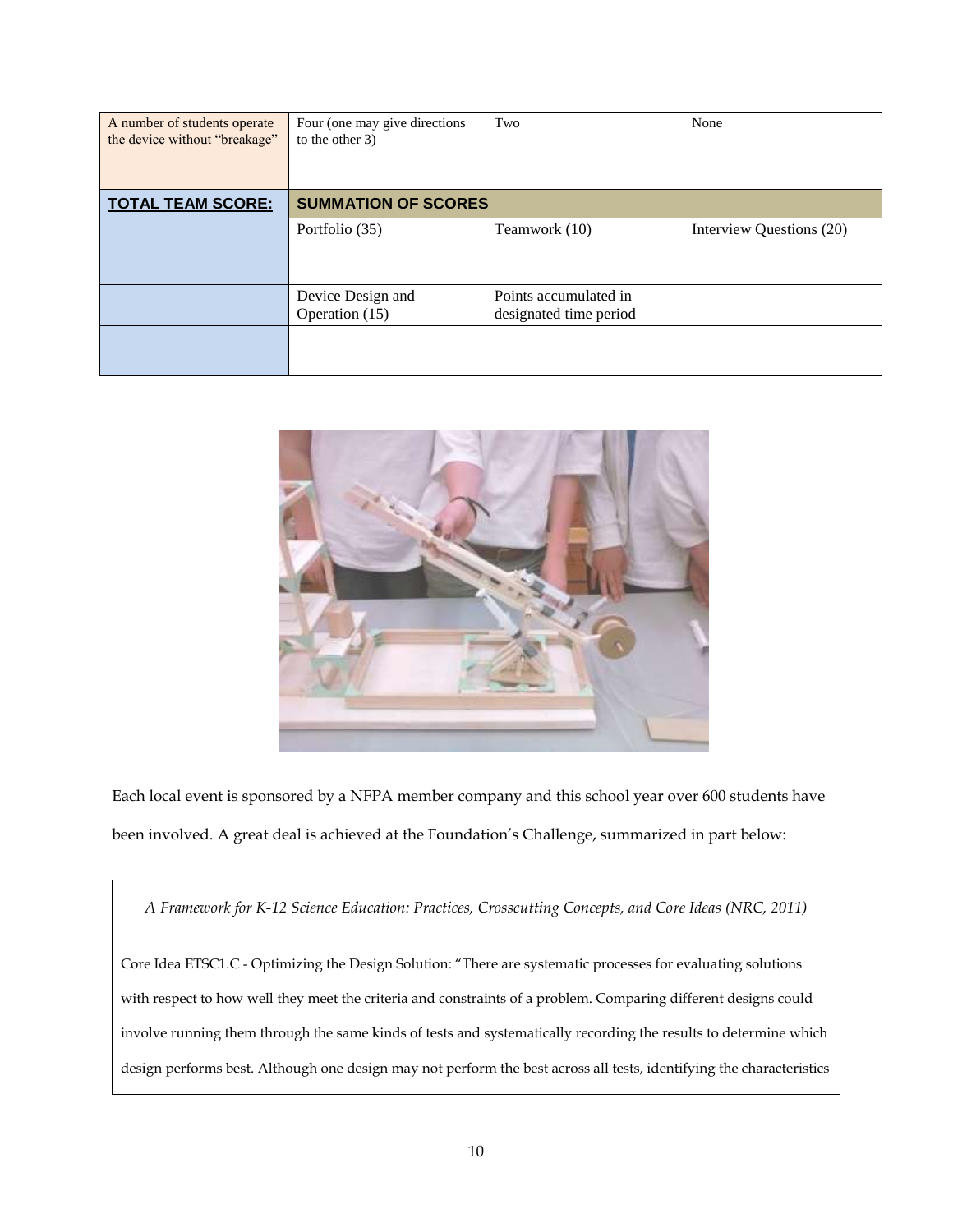of the design that performed the best in each test can provide useful information for the redesign process, i.e. some of those characteristics may be incorporated into the new design. This iterative process of testing the most promising solutions and modifying what is proposed on the basis of the test results leads to greater refinement and ultimately to an optimal solution. Once such a suitable solution is determined, it is important to describe that solution, explain how it was developed, and describe the features that make it successful."

# Conclusion:

In a middle school classroom the science of fluidics was introduced using the rig. Afterwards the students were able to make informed choices about using air or water as the medium inside their syringes. The three kits available through the NFPA were explored, reverse-engineered, discussed and analyzed as a lead into the in-house culminating activity: the design of a warehouse shelving system. Hand tools and safety glasses were already available so the only cost involved was the NFPA Challenge kit for each team of four students. The vital element of the portfolio work made this an excellent culminating activity covering many elements of STEM curricula as attested by the standards addressed in this article.

The students demonstrated great ingenuity and inventiveness when faced with the open-ended design problem. They retained and used the scientific content in their explanations in their portfolios and used acquired engineering practices in the technological design process.

One female student expressed it in a nutshell:

"… now I know how to analyze a problem and how to think".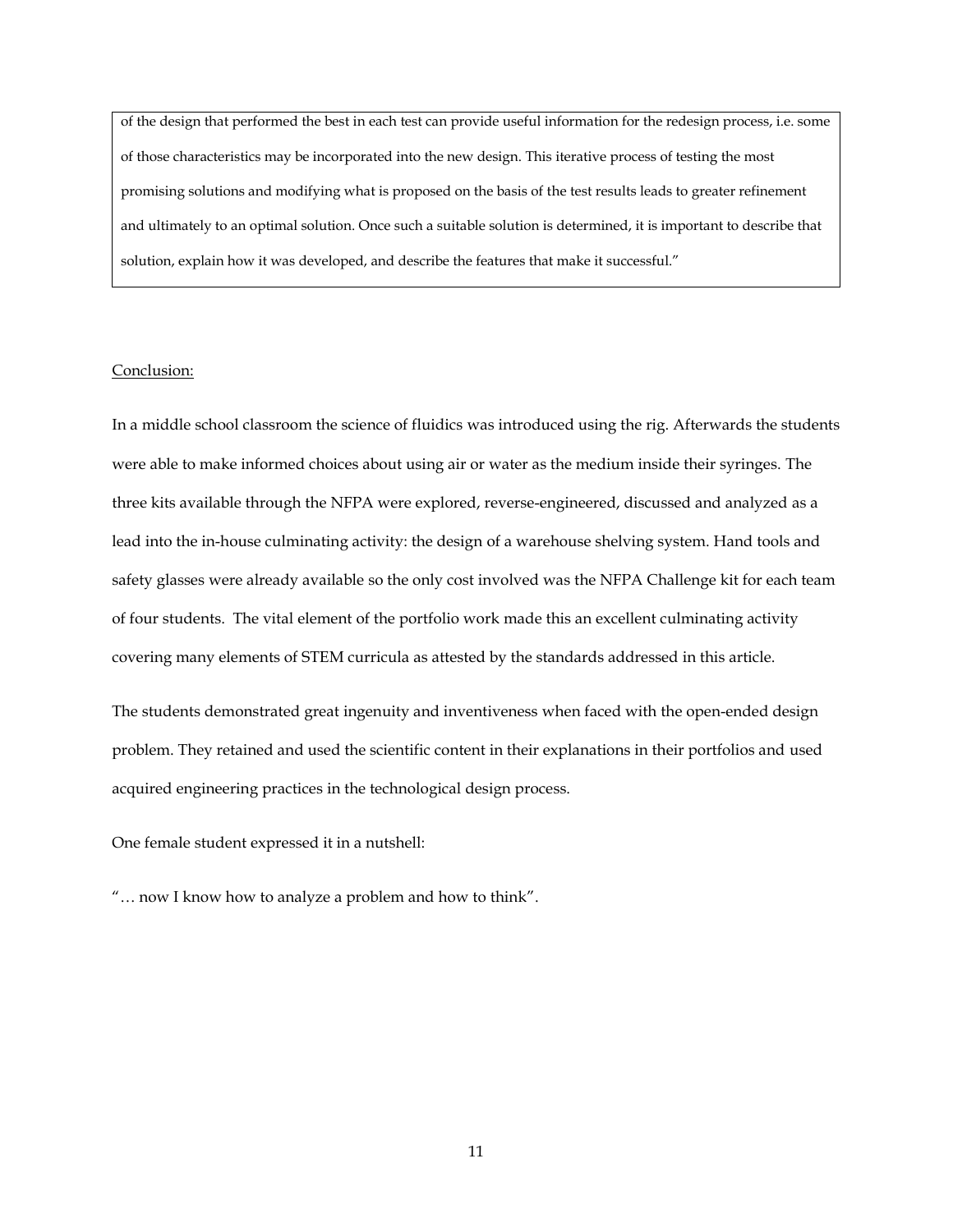

# References :

American Association for the Advancement of Science (AAAS) (1993) Benchmarks for Science Literacy. Oxford University Press Inc.

International Technology Engineering Educators Association (ITEA/ITEEA) 3rd edition (2007) Standards For Technological Literacy

National Council of Teachers of Mathematics (NCTM) (2000) Principles and Standards for School Mathematics – Standards For Grades 6-8

NFPA Education and Technology Foundation<http://www.nfpafoundation.org/About/Index.aspx> Information about the NFPA Challenge Kits and their Grant Program is available at <http://www.nfpafoundation.org/FPChallenge/ChallengeGrantProgram.aspx>

National Research Council. (2011). *A Framework for K-12 Science Education: Practices, Crosscutting Concepts, and Core Ideas.* Committee on a Conceptual Framework for New K-12 Science Education Standards. Board on Science Education, Division of Behavioral and Social Sciences and Education. Washington, DC: The National Academies Press. Prepublication edition.

Portfolio "Criteria For Success" available from author

Stephen Rogers is an educational consultant who is working with the NFPA Education and Technology Foundation, the Canadian Fluid Power Association, and schools, school boards and districts to promote fluid power in the classroom. He is an affiliate member of ITEEA and has been active in the field of technological education for over 25 years. Email: [dartsp251@gmail.com](mailto:dartsp251@gmail.com)